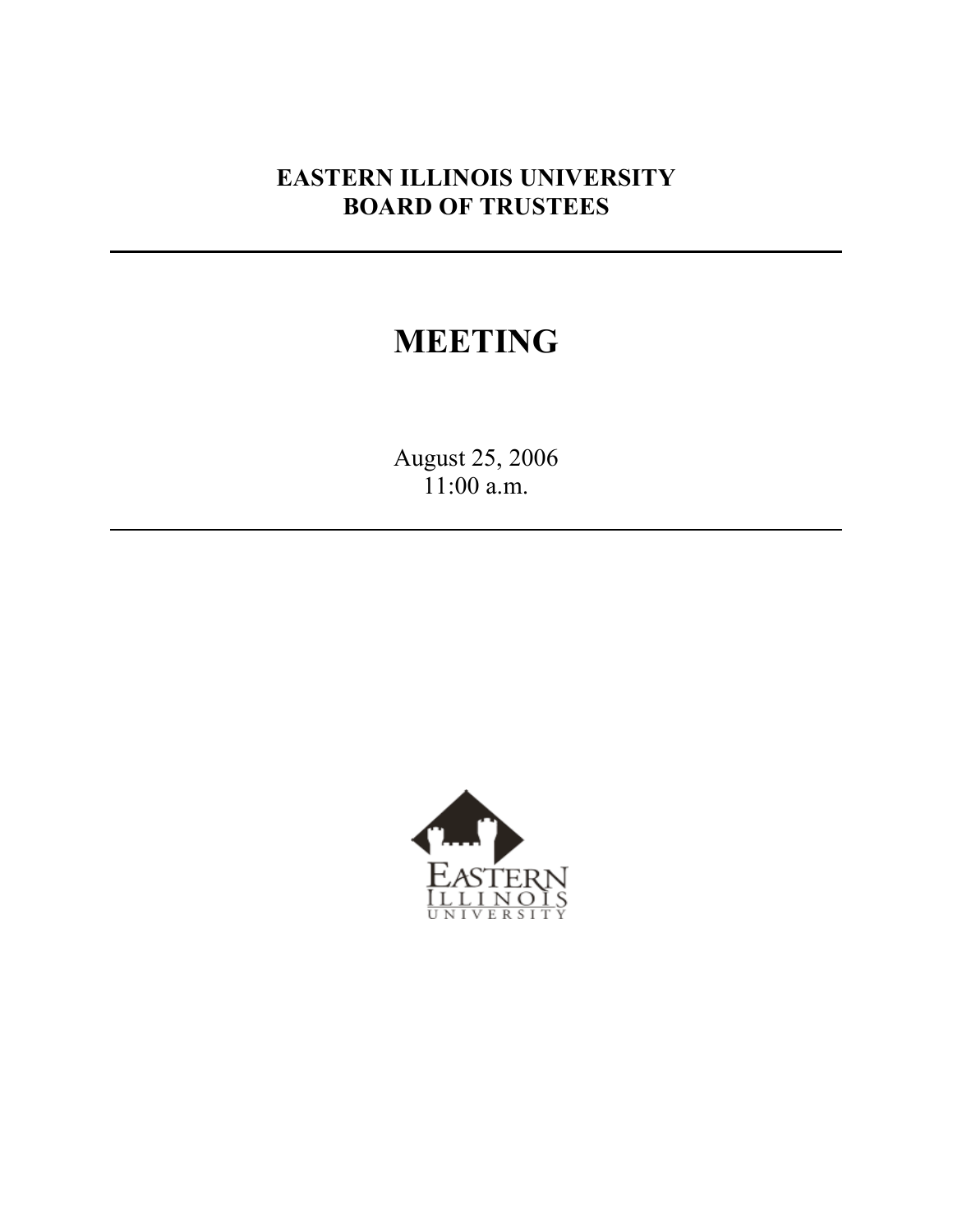## Table of Contents

## I. ACTION ITEMS

|                  | Successor Agreement – AFSCME Local #981 Clerical Unit  3 |  |
|------------------|----------------------------------------------------------|--|
| $C_{\mathbb{Z}}$ |                                                          |  |
|                  | <b>II. INFORMATION ITEMS</b>                             |  |
|                  |                                                          |  |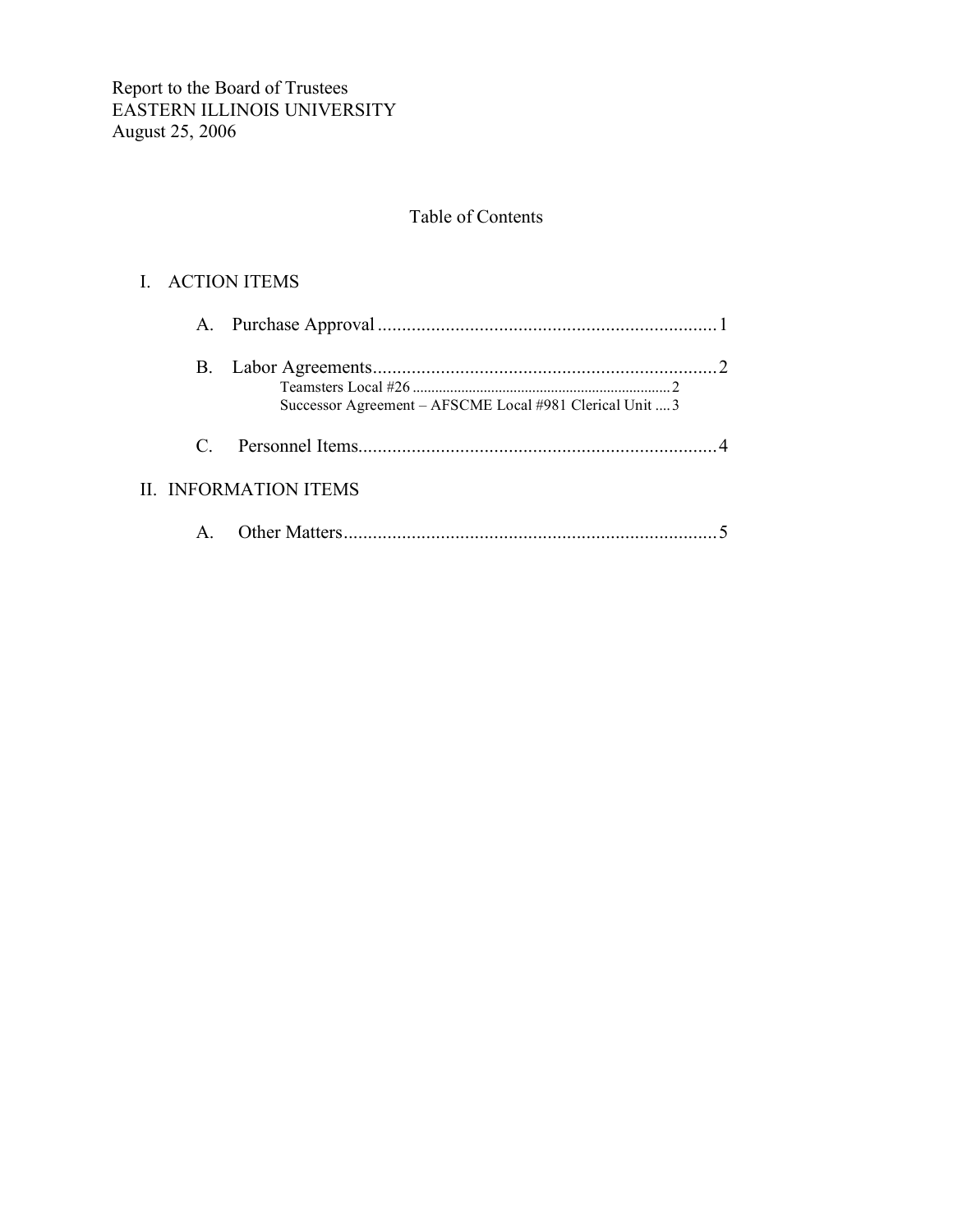## I. ACTION ITEMS:

# A. **Expenditure Recommendations for Purchases of \$250,000 or More**

| <b>Purchase Item:</b>           | Design Services Contract                                                                                                                                                                                                                                                                                                         |
|---------------------------------|----------------------------------------------------------------------------------------------------------------------------------------------------------------------------------------------------------------------------------------------------------------------------------------------------------------------------------|
| <b>Description/Explanation:</b> | This agreement is for design services for Furniture,<br>Fixtures and Equipment at the Doudna Fine Arts Center.<br>The design services would include schematic design,<br>design development, writing specifications, receiving and<br>analyzing submittals, installation observation, and<br>overseeing contract administration. |
| Cost:                           | \$450,400 (including \$18,000 for reimbursable expenses<br>and \$40,950 for contingencies)                                                                                                                                                                                                                                       |
| <b>Recommended Vendor:</b>      | Cannon Design<br>Chicago, IL                                                                                                                                                                                                                                                                                                     |
| <b>Summary of Bids:</b>         | Exempt from bidding per Public Act 87-673, Architectural,<br>Engineering, and Land Surveying Qualifications Based<br>Selections (QBS) Act.                                                                                                                                                                                       |
|                                 | Qualifications were solicited via a Request<br>for<br>Qualifications (RFQ) on the Illinois Higher Education<br>Procurement Bulletin. Cannon Design was selected and the<br>fee negotiated following the QBS process, as required by<br>law.                                                                                      |
| <b>Fund Source:</b>             | <b>Appropriated Funds</b>                                                                                                                                                                                                                                                                                                        |

**It is recommended that the Board of Trustees approve this purchase item.**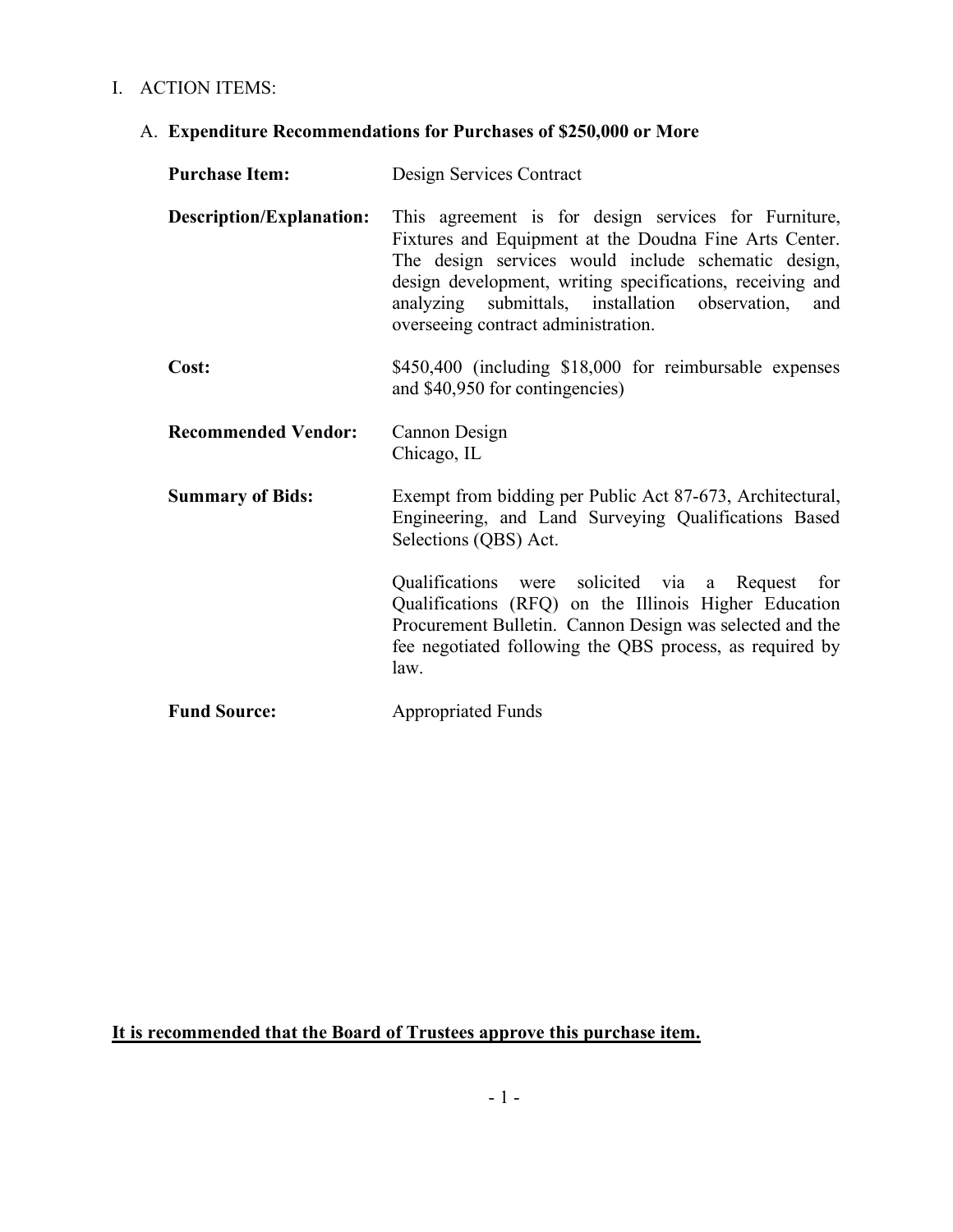#### B. **Labor Agreements**

1. **Wage Agreement – Teamsters Local #26**

| Labor Agreement: | A tentative agreement was reached with Teamsters Local   |
|------------------|----------------------------------------------------------|
|                  | #26, representing approximately 15 employees, on a wage  |
|                  | opener provision for the third year of a three-year      |
|                  | agreement. The tentative agreement was ratified by the   |
|                  | bargaining unit on June 22, 2006, and would be effective |
|                  | for the period July 1, 2006 through June 30, 2007.       |
|                  |                                                          |

**Cost of Settlement:** Under terms of the agreement, bargaining unit members would receive a three percent  $(3%)$  across-the-board wage increase effective July 1, 2006.

Estimated cost of 3.0% across-the-board increase for FY 2007 \$15,350

**It is recommended that the Board of Trustees approve this wage agreement.**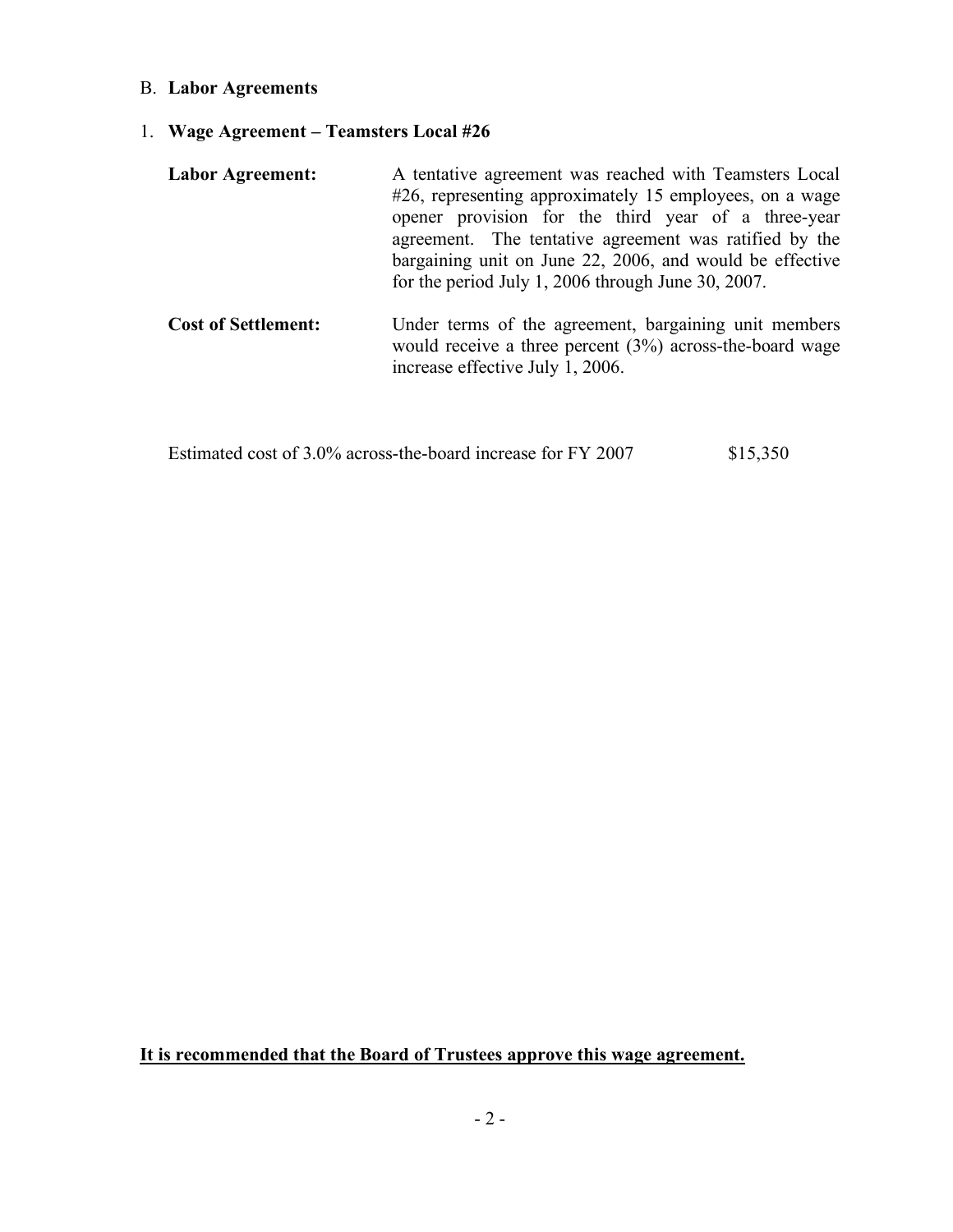B. **Labor Agreements (Cont.)**

#### 2. **Successor Agreement – American Federation of State, County and Municipal Employees (AFSCME) Local #981 Clerical Unit**

- **Labor Agreement:** A tentative successor labor agreement was reached with AFSCME Local #981 Clerical Unit, representing approximately 151 employees, on July 31, 2006. The tentative three (3) year agreement would be effective July 1, 2006 through June 30, 2009 and includes wage provisions and minor language changes. The Union ratified the agreement on August 10, 2006.
- **Cost of Settlement:** Under terms of the agreement, members of the bargaining unit would receive a three percent (3%) across-the-board increase effective July 1, 2006, a three percent (3%) acrossthe-board increase effective July 1, 2007, and a three percent (3%) across-the-board increase effective July 1, 2008. In addition, bargaining unit members who are under the market rate of compensation for their classification would receive a parity wage increase. The amount of money available for parity increases would be \$90,000 each year of the agreement.

Estimated fiscal year costs of across-the-board and parity increases:

| 3% across-the board increase effective July 1, 2006 | \$118,800 |  |
|-----------------------------------------------------|-----------|--|
| Parity amount effective July 1, 2006                | 90,000    |  |
| Estimated FY07 total                                | \$208,800 |  |
| 3% across-the-board increase effective July 1, 2007 | \$125,000 |  |
| Parity amount effective July 1, 2007                | 90,000    |  |
| Estimated FY08 total                                | \$215,000 |  |
| 3% across-the-board increase effective July 1, 2008 | \$131,500 |  |
| Parity amount effective July 1, 2008                | 90,000    |  |
| <b>Estimated FY09 total</b>                         | \$221,500 |  |

#### **It is recommended that the Board of Trustees approve this successor labor agreement.**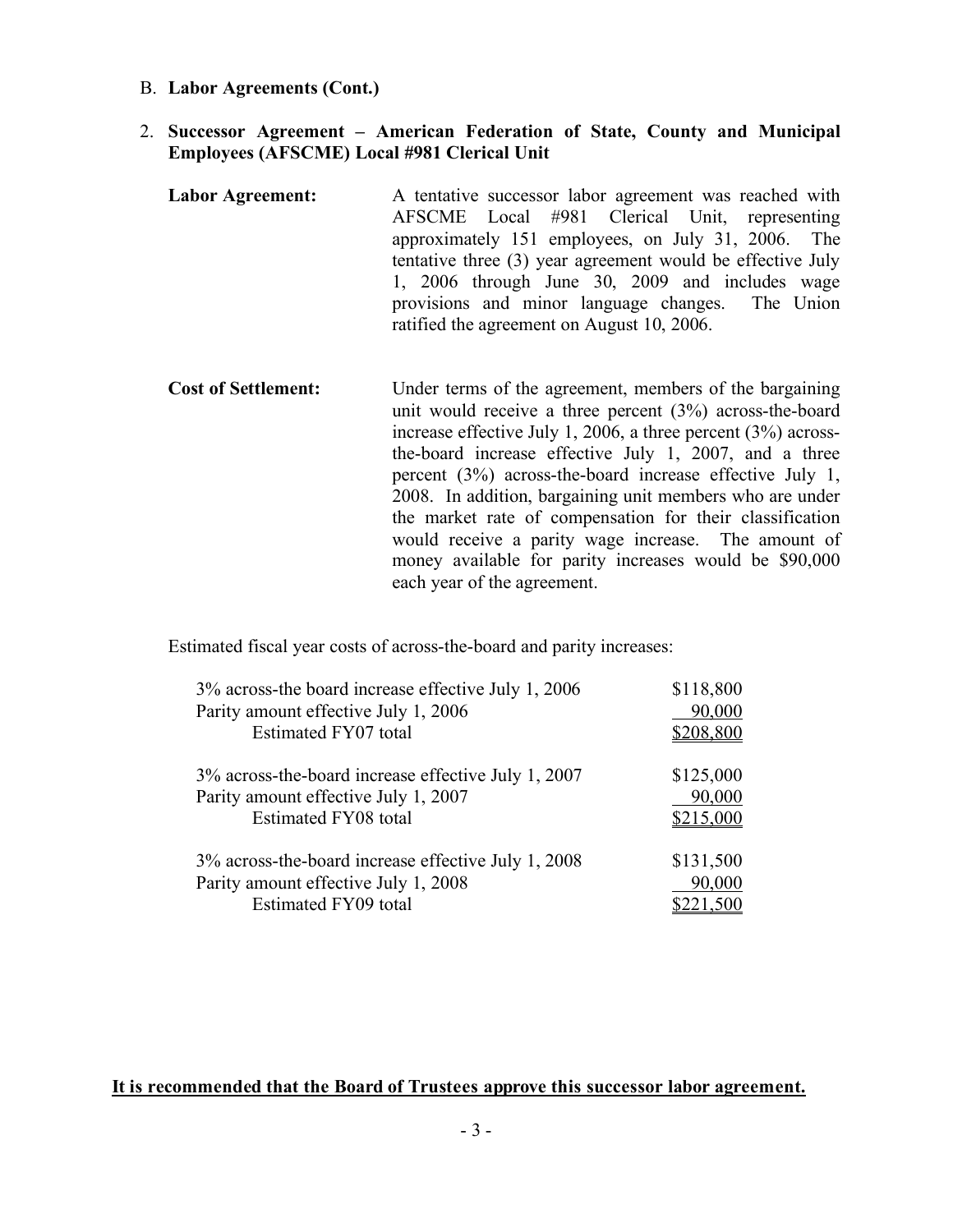### C. **Personnel Items**

At the January 26, 1998 meeting of the Board of Trustees, the Board approved the recommendation that the President of the University be authorized to offer multi-year contracts to certain administrative personnel at Eastern Illinois University. Mr. Louis Hencken is recommending that he be authorized to offer the following contract:

A. Dr. Diane Hoadley, an extension of her contract through June 30, 2009 to serve as the Dean for the Lumpkin College of Business and Applied Sciences

**It is recommended that the Board of Trustees authorize President Hencken to offer Dr. Diane Hoadley, an extension of her contract through June 30, 2009 to serve as the Dean for the Lumpkin College of Business and Applied Sciences.**